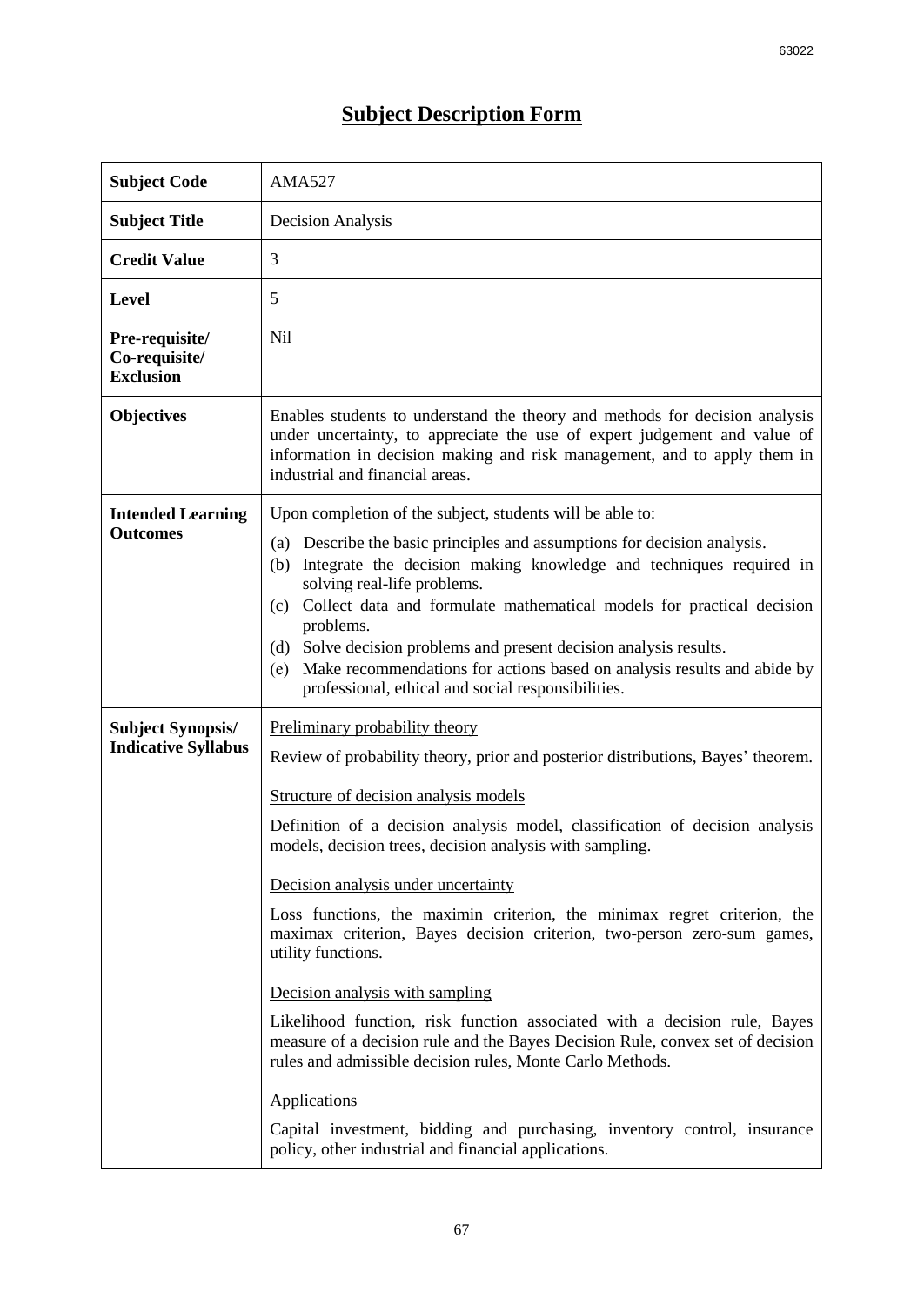| <b>Teaching/Learning</b><br><b>Methodology</b>                                              | The subject will be delivered mainly through lectures and tutorials.<br>The<br>teaching and learning approach is mainly problem-solving oriented.<br>The<br>approach aims at the development of mathematical techniques and how the<br>techniques can be applied to solving problems. Students are encouraged to<br>adopt a deep study approach by employing high level cognitive strategies, such<br>as critical and evaluative thinking, relating, integrating and applying theories to<br>practice. |                                                         |         |                                                                                      |                    |                                 |   |  |  |
|---------------------------------------------------------------------------------------------|--------------------------------------------------------------------------------------------------------------------------------------------------------------------------------------------------------------------------------------------------------------------------------------------------------------------------------------------------------------------------------------------------------------------------------------------------------------------------------------------------------|---------------------------------------------------------|---------|--------------------------------------------------------------------------------------|--------------------|---------------------------------|---|--|--|
| <b>Assessment</b><br><b>Methods</b> in<br><b>Alignment with</b><br><b>Intended Learning</b> | Specific assessment<br>methods/tasks                                                                                                                                                                                                                                                                                                                                                                                                                                                                   | $\%$<br>weighting                                       |         | Intended subject learning outcomes<br>to be assessed (Please tick as<br>appropriate) |                    |                                 |   |  |  |
| <b>Outcomes</b>                                                                             |                                                                                                                                                                                                                                                                                                                                                                                                                                                                                                        |                                                         | a       | b                                                                                    | $\mathbf{C}$       | d                               | e |  |  |
|                                                                                             | 1. Assignments                                                                                                                                                                                                                                                                                                                                                                                                                                                                                         | 20%                                                     | ✓       | ✓                                                                                    | $\checkmark$       | $\checkmark$                    | ✓ |  |  |
|                                                                                             | 2. Mid-term test                                                                                                                                                                                                                                                                                                                                                                                                                                                                                       | 20%                                                     | ✓       | ✓                                                                                    | $\checkmark$       | ✓                               |   |  |  |
|                                                                                             | 3. Examination                                                                                                                                                                                                                                                                                                                                                                                                                                                                                         | 60%                                                     | ✓       | ✓                                                                                    | ✓                  | ✓                               | ✓ |  |  |
|                                                                                             | Total                                                                                                                                                                                                                                                                                                                                                                                                                                                                                                  | 100 %                                                   |         |                                                                                      |                    |                                 |   |  |  |
|                                                                                             | Continuous Assessment comprises of assignments and a mid-term test.<br>A<br>written examination is held at the end of the semester.                                                                                                                                                                                                                                                                                                                                                                    |                                                         |         |                                                                                      |                    |                                 |   |  |  |
| <b>Student Study</b><br><b>Effort Required</b>                                              | Class contact:                                                                                                                                                                                                                                                                                                                                                                                                                                                                                         |                                                         |         |                                                                                      |                    |                                 |   |  |  |
|                                                                                             | Lecture<br>$\blacksquare$                                                                                                                                                                                                                                                                                                                                                                                                                                                                              |                                                         |         |                                                                                      | 26 Hrs.            |                                 |   |  |  |
|                                                                                             | Tutorial<br>Ξ                                                                                                                                                                                                                                                                                                                                                                                                                                                                                          |                                                         | 13 Hrs. |                                                                                      |                    |                                 |   |  |  |
|                                                                                             | Other student study effort:                                                                                                                                                                                                                                                                                                                                                                                                                                                                            |                                                         |         |                                                                                      |                    |                                 |   |  |  |
|                                                                                             | Assignment<br>$\blacksquare$                                                                                                                                                                                                                                                                                                                                                                                                                                                                           |                                                         | 20 Hrs. |                                                                                      |                    |                                 |   |  |  |
|                                                                                             | Case study/Mini-project<br>٠                                                                                                                                                                                                                                                                                                                                                                                                                                                                           |                                                         | 38 Hrs. |                                                                                      |                    |                                 |   |  |  |
|                                                                                             | Self-study<br>٠                                                                                                                                                                                                                                                                                                                                                                                                                                                                                        |                                                         |         |                                                                                      | 40 Hrs.            |                                 |   |  |  |
|                                                                                             | Total student study effort                                                                                                                                                                                                                                                                                                                                                                                                                                                                             |                                                         |         |                                                                                      | 137 Hrs.           |                                 |   |  |  |
| <b>Reading List and</b><br><b>References</b>                                                | Pratt, J.W., Raiffa, H.<br><b>Introduction to Statistical</b><br>and Schlaifer, R.<br>Decision Theory                                                                                                                                                                                                                                                                                                                                                                                                  |                                                         |         |                                                                                      | MIT Press,<br>2008 |                                 |   |  |  |
|                                                                                             | G. Owen, Game Theory                                                                                                                                                                                                                                                                                                                                                                                                                                                                                   | <b>Emerald Group Publishing</b><br>Limited, 4th Edition |         |                                                                                      | August 8, 2013     |                                 |   |  |  |
|                                                                                             | W. L. Winston,<br><b>Operations Research, Cengage</b><br>Learning, 4th Edition<br>G.Y. Chen, X.X.<br>Vector Optimization: Set-valued<br>Huang, X.Q. Yang<br>and Variational Analysis.                                                                                                                                                                                                                                                                                                                  |                                                         |         |                                                                                      |                    | July 25, 2003                   |   |  |  |
|                                                                                             |                                                                                                                                                                                                                                                                                                                                                                                                                                                                                                        |                                                         |         |                                                                                      |                    | Springer,<br>August 23,<br>2005 |   |  |  |